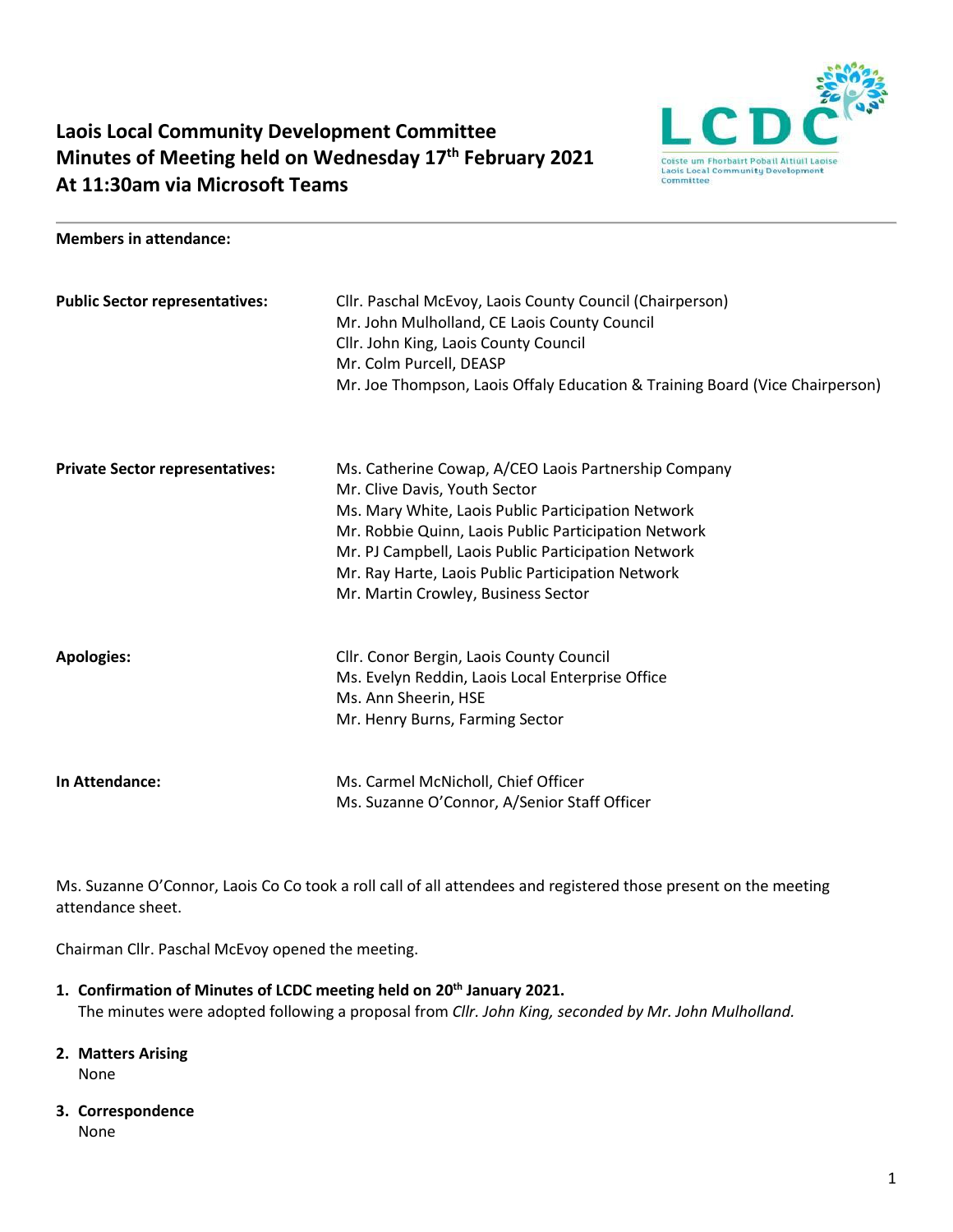# **4. SICAP**

## (A) SICAP Annual Performance Review

Ms. Carmel McNicholl, Chief Officer noted the SICAP sub-committee convened on Thursday 28<sup>th</sup> January 2021 to undertake an annual performance review based on the 2020 year-end financial and monitoring (Fin & Mon) report and Annual Progress Report. The review allowed the sub-committee to assess the progress of the Local Development Company (Laois Partnership Company) as set out in the Annual Plan and Budget. It also provided a picture of actual achievements in relation to actions and targets set out in the annual plan/budget, while identifying any issues that have arisen during the year (COVID-19). The sub-committee examined and provided comments in a detailed checklist which was completed and returned to Pobal for their feedback.

Pobal feedback received underlined the view of the committee with no data input issues arising, all financial thresholds and targets were met, KPI targets exceeded with no remedies to be applied. One query arose as to "575 clients listed on IRIS who received support in 2018 and 2019 but have not been followed up with and/or have not exited from the programme". Laois Partnership Company had responded to this query noting that "officers are working on this already as per the email I got from Pobal, it will take some time as some of the clients from 2018/2019 are from staff who have left, luckily it doesn't effect approval for the plan or report".

Members of the SICAP sub-committee congratulated the IP on work undertaken in 2020.

Based on the sub-committee's recommendation the 2020 Annual Performance Review was approved, proposed by *Mr. John Mulholland and seconded by Cllr. John King.* 

Mr. John Mulholland, CE, Laois Co Co noted from the SICAP Case Study the reference to "food poverty" and that this should be qualified as an impact of the pandemic. This was borne out by subsequent discussion by members over this growing issue, and its prevalence as a result of CODIV-19.

# (B) 2021 SICAP Annual Plan

Ms. Carmel McNicholl, Chief Officer informed member that the SICAP sub-committee convened on Tue 8<sup>th</sup> December to review the 2021 Annual Plan. Queries arose in relation to the underspend that would carry over to 2021, which Catherine Cowap addressed at the December LCDC meeting, Ms. McNicholl informed members that the 2021 Spend will be the set amount of €604,226 plus €58,012.86 which will be carried over from the 2020 Programme.

Based on the sub-committee's recommendation and following the approval of the 2020 Annual Performance Review, the 2021 Annual Plan was *proposed by Mr. John Mulholland and seconded by Ms. Mary White.* 

#### (C) SICAP VAT Payment

Ms. Carmel McNicholl, Chief Officer advised members that Laois Partnership had a VAT liability of €10,434.19 for the 2020 programme, €2,265.91 of which was already approved and paid to the IP in 2020. An outstanding VAT amount of €8,168.28 remains, which was identified as part of the 2020 Annual Performance Review. The payment of €8,168.28 was *proposed by Cllr. John King and seconded by Mr. Clive Davis*.

#### (D) SICAP Q1 2021 Payment

Ms. Carmel McNicholl, Chief Officer noted that under the 2021 SICAP Programme the Department issued three months funding in the amount of €151,056.50 with an initial payment of €100,704.32 issued to the IP in Dec 2020 to facilitate the cash flow requirements at the beginning of the year. Following final approval of the 2020 Annual Performance Review and the 2021 Annual Plan Ms. McNicholl advised it is now in order for members to approve the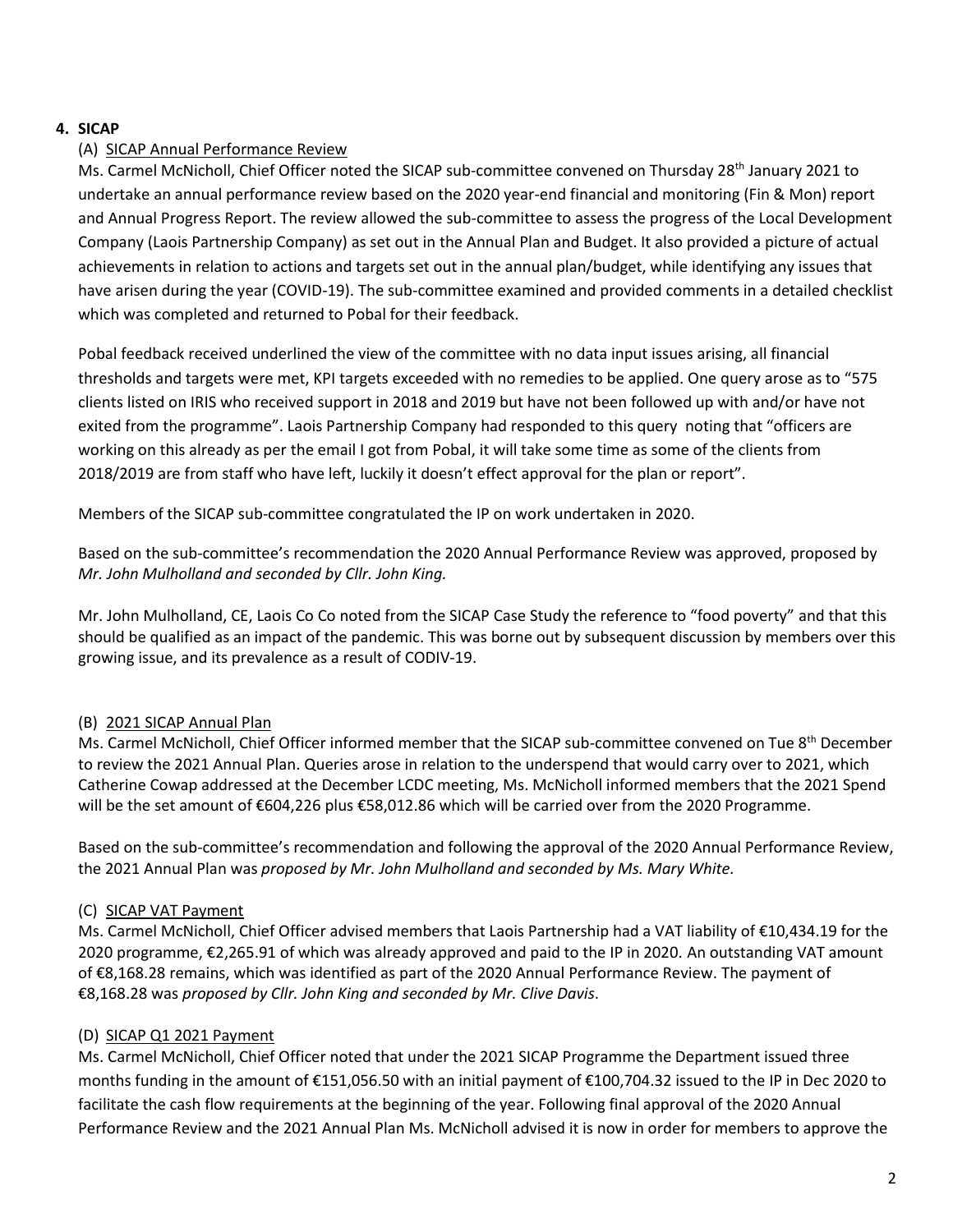payment of €50,352.18 to Laois Partnership company representing the final Q1 2021 payment, *which was approved by Cllr. Pascha McEvoy and seconded by Mr. Clive Davis.* 

### **5. Community Enhancement Programme**

Ms. Carmel McNicholl, Chief Officer advised members that the CEP sub-committee convened on Wed 3rd February to appraise applications under the Community Enhancement programme – COVID-19 fund, Round 2. The fund will provide grants to community groups to assist them:

- to adapt their services and operations to fit the new COVID-19 reality. Examples of measures supported could be adapting premises to allow for social distancing; offering on-line activities; providing social supports and friendly calls by phone etc.
- to become more involved in the Government's 'Keep Well' campaign. The grants are aimed at assisting participation in the campaign, in particular with the three themes: staying connected, switching off and being creative, and minding your mood.
- The grants may also be provided to support groups (including those involved in the community call) with day to day running costs if needed This is consistent with an action assigned to our Department under the Resilience and Recovery 2020-2021: Plan for Living with COVID-19.

Value of Fund €46,811

Value of Grants sought: €125,918.54

Number of applications received: 54

Number of grants awarded: 35

Full details of the recommendation of the sub-committee for the award of grants to the various groups were circulated and the recommendation approved (details hereunder), *proposed by Cllr. John King and seconded by Ms. Catherine Cowap.*

The Sub-Committee members complemented the Council staff members for facilitating and managing a very efficient evaluation process.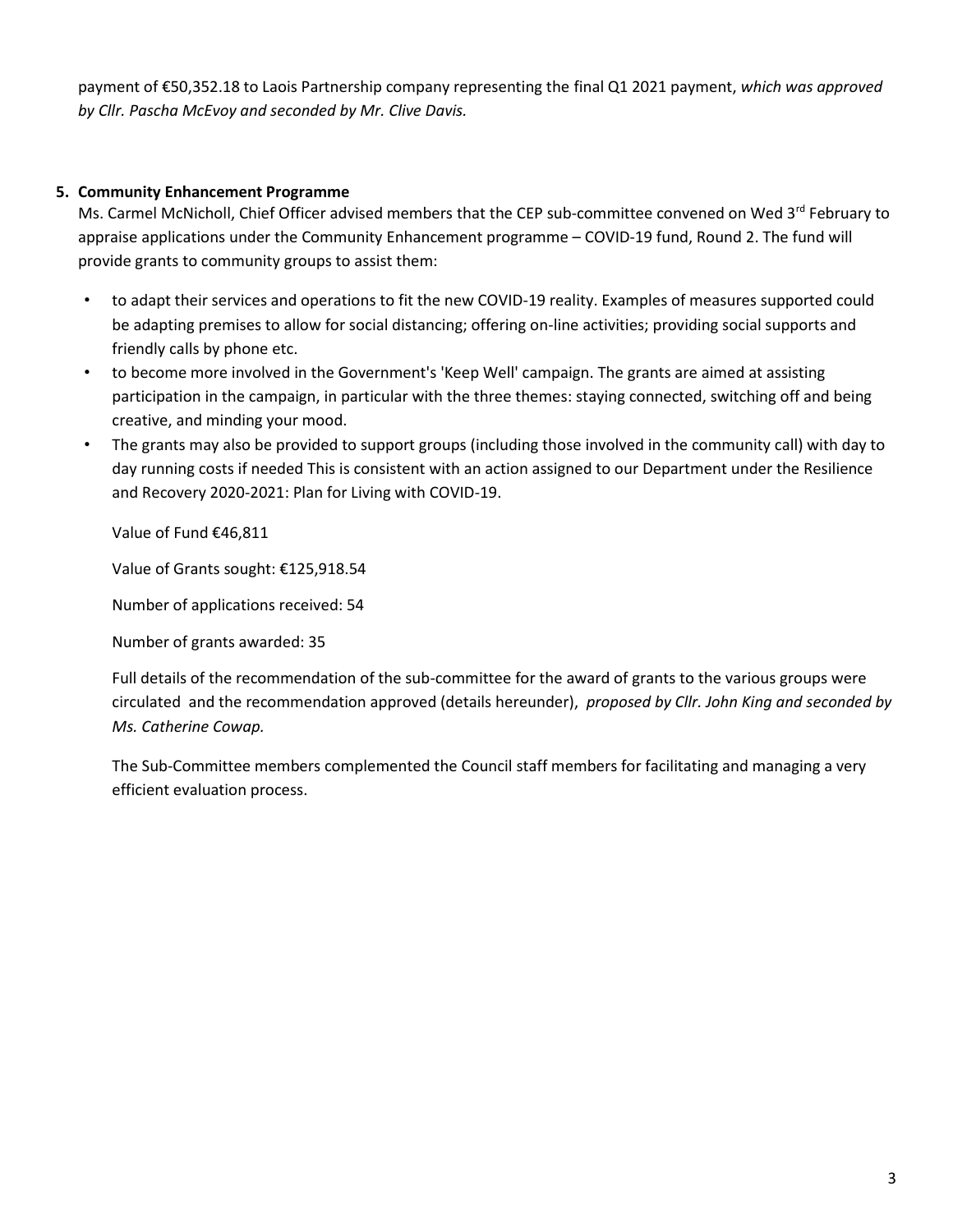| name of Group                                 | <b>Municipal District</b>                     | Town          | <b>Grant Awarded</b> |
|-----------------------------------------------|-----------------------------------------------|---------------|----------------------|
| Yarnbombing Mountmellick                      | <b>Borris in Ossory / Mountmellick</b>        | Mountmellick  | €1,000.00            |
| Mountmellick Comhaltas Ceoltóirí Eireann      | <b>Borris in Ossory / Mountmellick</b>        | Mountmellick  | €530.00              |
| Mountrath Scout Group                         | <b>Borris in Ossory / Mountmellick</b>        | Mountrath     | €140.00              |
| <b>Clonaslee Community Development</b>        |                                               |               |                      |
| Association                                   | <b>Borris in Ossory / Mountmellick</b>        | Clonaslee     | €799.00              |
| <b>Mountrath Youth Theatre</b>                | <b>Borris in Ossory / Mountmellick</b>        | Mountrath     | €1,000.00            |
| Mountrath Tidy Towns Association              | <b>Borris in Ossory / Mountmellick</b>        | Coolrain      | €1,000.00            |
| Durrow Tidy Towns                             | <b>Borris in Ossory / Mountmellick</b>        | Durrow        | €2,254.00            |
| The Rock GAA                                  | <b>Borris in Ossory / Mountmellick</b>        | Mountmellick  | €2,323.00            |
| <b>Camross Parish Development Association</b> | <b>Borris in Ossory / Mountmellick</b>        | Camross       | €2,403.00            |
| <b>Trumera Community Hall</b>                 | <b>Borris in Ossory / Mountmellick</b>        | Mountrath     | €1,800.00            |
| Coolrain Village Restoration Fund/            |                                               |               |                      |
| <b>Community Group</b>                        | <b>Borris in Ossory / Mountmellick</b>        | Coolrain      | €747.00              |
| 2nd Laois (Rathdowney) Scout Group            | <b>Borris in Ossory / Mountmellick</b>        | Rathdowney    | €1,000.00            |
|                                               |                                               |               | €14,996.00           |
| name of Group                                 | <b>Municipal District</b>                     | Town          | <b>Grant Awarded</b> |
| Portarlington Community Centre                | <b>Graiguecullen/ Portarlington</b>           | Portarlington | €920.00              |
| Vicarstown Community Alert                    | <b>Graiguecullen/ Portarlington</b>           | Vicarstown    | €936.00              |
| <b>Emo Active Retirement</b>                  | <b>Graiguecullen/ Portarlington</b>           | Emo           | €496.00              |
| The Swan Development Group                    | <b>Graiguecullen/ Portarlington</b>           | The Swan      | €630.00              |
| Vicarstown Old Community Hall                 | <b>Graiguecullen/ Portarlington</b>           | Vicarstown    | €410.00              |
| Foroige Port Garda Youth Diversion Project    | <b>Graiguecullen/ Portarlington</b>           | Portarlington | €840.00              |
| Annanough GAA                                 | <b>Graiguecullen/ Portarlington</b>           | Stradbally    | €524.00              |
| Killeshin GAA                                 | <b>Graiguecullen/ Portarlington</b>           | Killeshin     | €2,146.00            |
| <b>SVP Stradbally</b>                         | <b>Graiguecullen/ Portarlington</b>           | Stradbally    | €2,524.00            |
| Arles Kilcruise AFC                           | <b>Graiguecullen/ Portarlington</b>           | Arles         | €2,480.00            |
|                                               |                                               |               | €11,906.00           |
| name of Group                                 | <b>Municipal District</b>                     | Town          | <b>Grant Awarded</b> |
| Abbeyleix Heritage Company                    | <b>Portlaoise</b>                             | Abbeyleix     | €719.00              |
| Suaimhneas Community Childcare                | <b>Portlaoise</b>                             | Portlaoise    | €637.00              |
| Labras                                        | <b>Portlaoise</b>                             | Portlaoise    | €903.00              |
| Youth Work Ireland Laois                      | <b>Portlaoise</b>                             | Portlaoise    | €1,000.00            |
| Portlaoise Community & Family Resource        |                                               |               |                      |
| Centre                                        | <b>Portlaoise</b>                             | Portlaoise    | €894.00              |
| <b>Ballyroan Community Hall</b>               | <b>Portlaoise</b>                             | Ballyroan     | €450.00              |
| Jelly Tots Community Creche & Playschool      | <b>Portlaoise</b>                             | Abbeyleix     | €720.00              |
| Clonad GAA Club                               | <b>Portlaoise</b>                             | Portlaoise    | €360.00              |
| Abbeyleix Tidy Towns                          | <b>Portlaoise</b>                             | Abbeyleix     | €3,632.00            |
| Raheen Community Alert                        | <b>Portlaoise</b>                             | Raheen        | €1,500.00            |
| <b>Cuisle Cancer Support Centre</b>           | <b>Portlaoise</b>                             | Portlaoise    | €1,550.00            |
| Path (Portlaoise Action to Homelessness       | <b>Portlaoise</b>                             | Portlaoise    | €5,000.00            |
| La Leche League Portlaoise                    | <b>Portlaoise</b>                             | Portlaoise    | €2,544.00            |
|                                               |                                               |               | €19,909.00           |
|                                               | <b>Municipal District</b>                     |               | <b>Grant Awarded</b> |
|                                               | <b>Borris in Ossory / Mountmellick (x 12)</b> |               | €14,996.00           |
|                                               | <b>Graiguecullen/ Portarlington (x 10)</b>    |               | €11,906.00           |
|                                               | <b>Portlaoise (x13)</b>                       |               | €19,909.00           |
|                                               | <b>Total Amount (35 Groups Received</b>       |               |                      |
|                                               | <b>Funding)</b>                               |               | €46,811.00           |